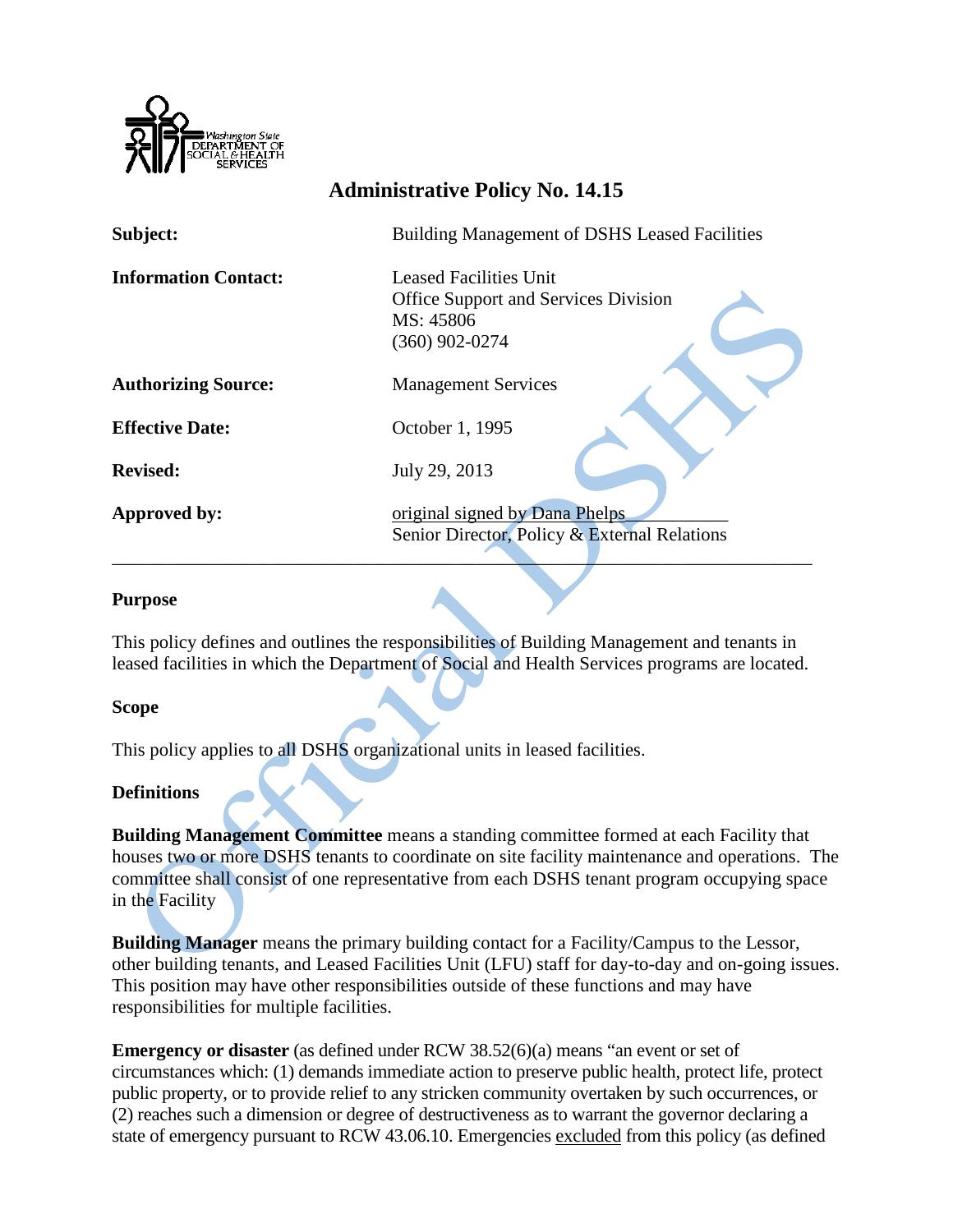under RCW 38.52.(6)(b) are those that "require a normal police, coroner, fire, rescue, emergency medical services, or utility response". Please refer to Administrative Policy 9.11 for further guidance related to emergency management.

**Facility/Campus** means a physical space leased on behalf of DSHS to meet the space requirements of one or more programs.

**Facility Coordinator** means the statewide facility program manager that is the primary contact at the administration or division level for all leased facility issues including lease development and monitoring, strategic, financial and operational planning, office configuration, determination of space needs and building maintenance issues. This position manages the administration or division facility program in close coordination with local, regional, divisional, administration and agency leadership staff. This position also serves as the primary contact point to assist with the mediation and resolution of escalated facility-related issues on behalf of the administration or division. This position regularly meets with the LFU and serves on the Leased Facilities Advisory Committee.

**Health and Safety Risk Issues** means a building-related issue that compromises the health or safety of staff and/or clients. This includes, but is not limited to: air quality issues, building hazards, and or security issues.

**Leased Facilities Advisory Committee** is a standing committee chaired by the Office of Support and Services (OSSD), Director, and made up of designated headquarters and field representatives from each administration. This committee advises the OSSD Director on escalated leased facilities issues. It also serves as the advisory body for all leased facilities issues including: strategic planning, policies, procedures, standards, and guidelines. Members of this committee have delegated authority from their respective executive managers to represent their Administration's interests and make facilities management decisions on their behalf.

**Leased Facilities Business Manager** means the primary point of contact in the (OSSD) for facility lease and project budgeting, financial oversight of lease and project costs, and assists with the development, maintenance and oversight of the Leased Facilities Strategic Plan.

**Leased Facilities Planner** is the primary point of contact in the LFU for leased facility project activities, building construction, office reconfiguration, and escalated building maintenance. The Facilities Planner is responsible for coordinating and chairing the DSHS Project Team Meetings and producing DSHS Project Team Meeting minutes from each DSHS project team meeting.

**Leased Facilities Unit (LFU)** means the unit in OSSD that provides oversight for all leasing and facility related services for all Administrations of DSHS.

**Leased Facilities** Unit Manager means the primary oversight position in DSHS for all leased facilities activities and supervision of all LFU staff.

**Leasing Manager** means the primary point of contact in DSHS and the LFU for leased facility lease negotiation, lease monitoring to include coordination of resolution to escalated lease maintenance issues, and also assist with the development and maintenance of the Leased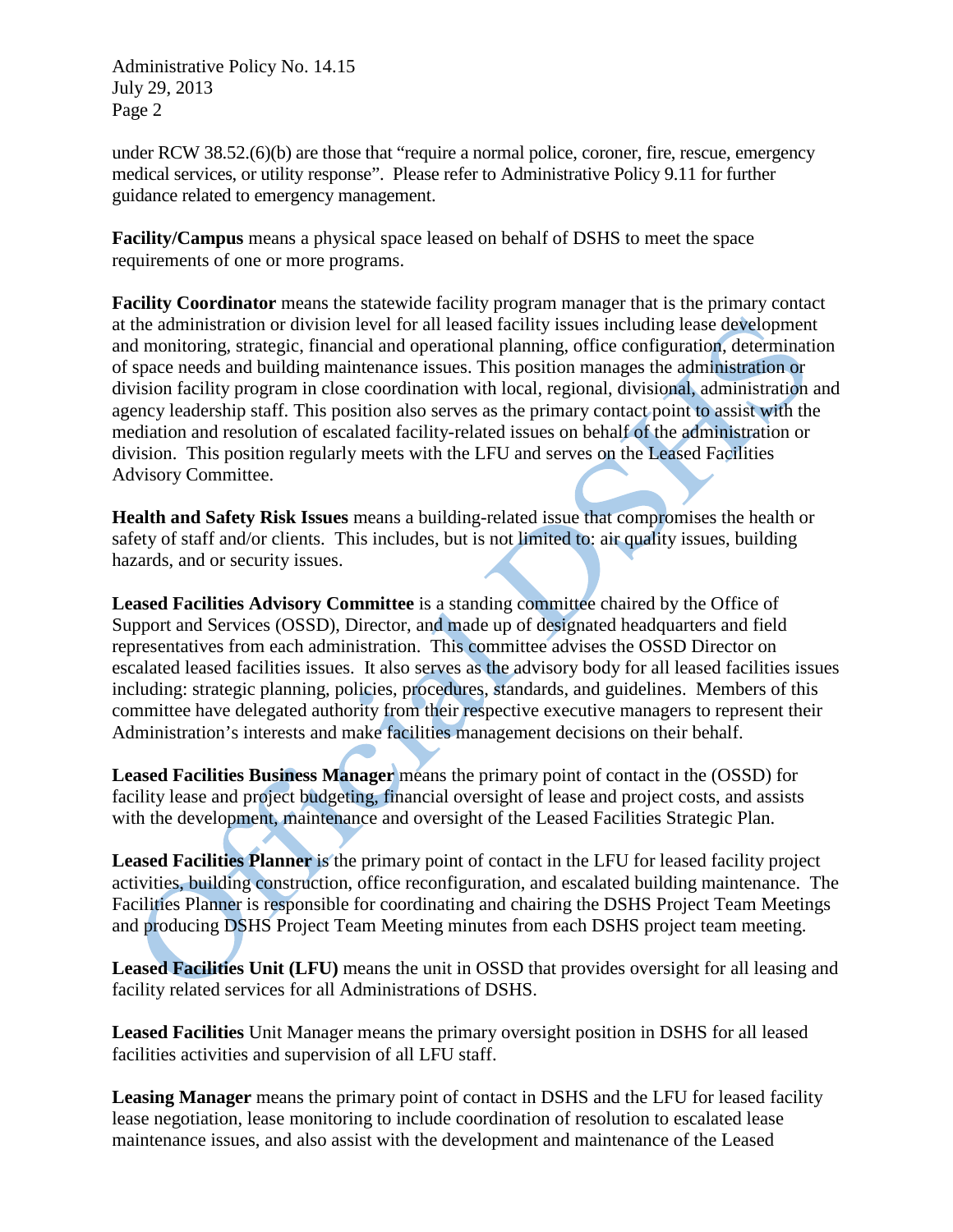Facilities Strategic Plan.

**Lease Matrix** means a table in the Leased Facilities Data Base where each program's space usage in a Facility is entered using a percentage. This percentage is based on the number of square feet each program occupies and defines the amount each tenant shall pay for facility related costs. The lease matrix populates and updates the Agency Financial Reporting System (AFRS) master index and is used in accounting transactions and budget development.

**Lessor/Lessor's Representative** means the owner of the leased property and/or their authorized representative responsible for all building related maintenance and repair to a building being leased to DSHS

**Office of Support and Services Division (OSSD)** is the division that provides central support services such as facilities, purchasing, contracting, background checks and capital projects for all Administrations of DSHS.

**Tenant** means a functional section, typically a division, administration, or subtenant of DSHS who pays rent to use or occupy land, a building, or other property owned by another entity.

# **Policy**

- A. DSHS manages leased facilities to provide effective and efficient building operations that protect the health and safety of clients and staff and facilitate effective delivery of program services.
- B. Every facility shall have a Building Manager. The Building Manger is assigned from staff working for the DSHS tenant who occupies the most space in a facility (the largest tenant), unless otherwise noted in a lease or sublease, property management agreement, Memo of Understanding, or agreed to by all tenants.

The costs of the Building Manager's salary, benefits, expenses and FTE allocation shall be shared among tenant programs only when a new position is created for the purpose of performing building management duties. This employee may have assigned tasks outside of the building management realm; the cost share for this position will be based on the average number of hours spent performing building management functions. It is the largest tenant's responsibility to calculate and present this allocation to the Building Management Committee. The Committee must approve of the allocation of time and costs to the other tenant programs. The approved costs will then be divided among the facility tenants according to the Lease Matrix.

All building costs (rent, energy, janitorial, utilities, and tenant improvements etc.) are processed by the Regional Business Centers. Costs are prorated to each program based on their percentage of occupancy in the building using the appropriate AFRS master index code for that facility.

Updates to a tenant program's space allocation will only be done to accurately reflect program space usage in a Facility. The Leased Facilities Business Manager evaluates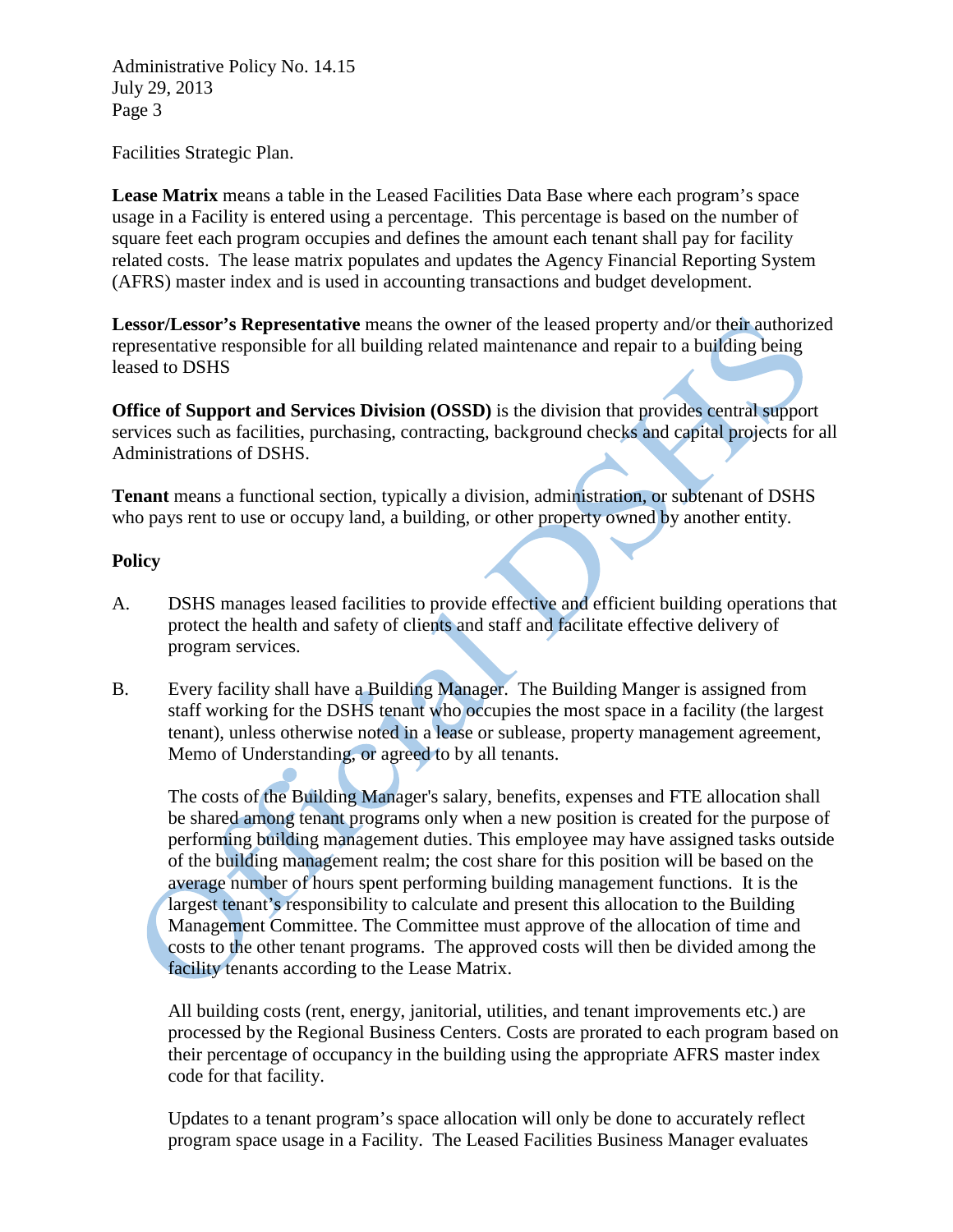> these changes for fiscal impact and approves updates to the Lease Matrix on a case by case basis.

Coding and space allocation changes made to the Lease Matrix are transmitted to AFRS twice monthly via electronic data transmission to update AFRS master index tables.

Tenant programs are responsible for:

- Accuracy of program coding
- Informing LFU of coding changes in writing

LFU is responsible for:

- All updates to lease matrix coding and occupancy percentages
- Updates to the AFRS Master Index via data transmission of the Lease Matrix
- Informing the Regional Business Centers of master index additions
- C. Tenants in a facility with two or more DSHS programs will form a Building Management Committee that is responsible for facility oversight, maintenance and operation. One representative from each tenant program in a facility serves as a member of the Building Management Committee.

The Building Management Committee must elect a Committee Chairperson annually, who serves in that position for one year. Other Building Committee representatives may serve indefinitely. The Building Manager will automatically become a Building Committee representative and may serve as Chairperson if elected.

- D. If the Building Management Committee agrees to propose an alternate model for Building Management that meets Department objectives and obtains a similar outcome for the Agency, the committee may petition the LFU Manager in writing for an exemption to the guidelines in this policy.
- E. The Building Management Committee must abide by the terms of the lease or sublease agreement and any other applicable policies established by the agency.
- F. Roles and responsibilities pertaining to building management of DSHS leased facilities are as follows:

1. The Building Manager:

- a. Acts as liaison between the tenants, LFU staff, Facility Coordinators, management, and the Lessor representatives and provide clear communication of building issues and resolution to all tenants.
- b. Initiates maintenance requests with the Lessor or Lessor's Representative, as required, for repair and maintenance issues in a timely manner.
- c. Monitors and assesses day-to-day operating procedures of the Facility.
- d. Tracks communications with the Lessor's Representatives by maintaining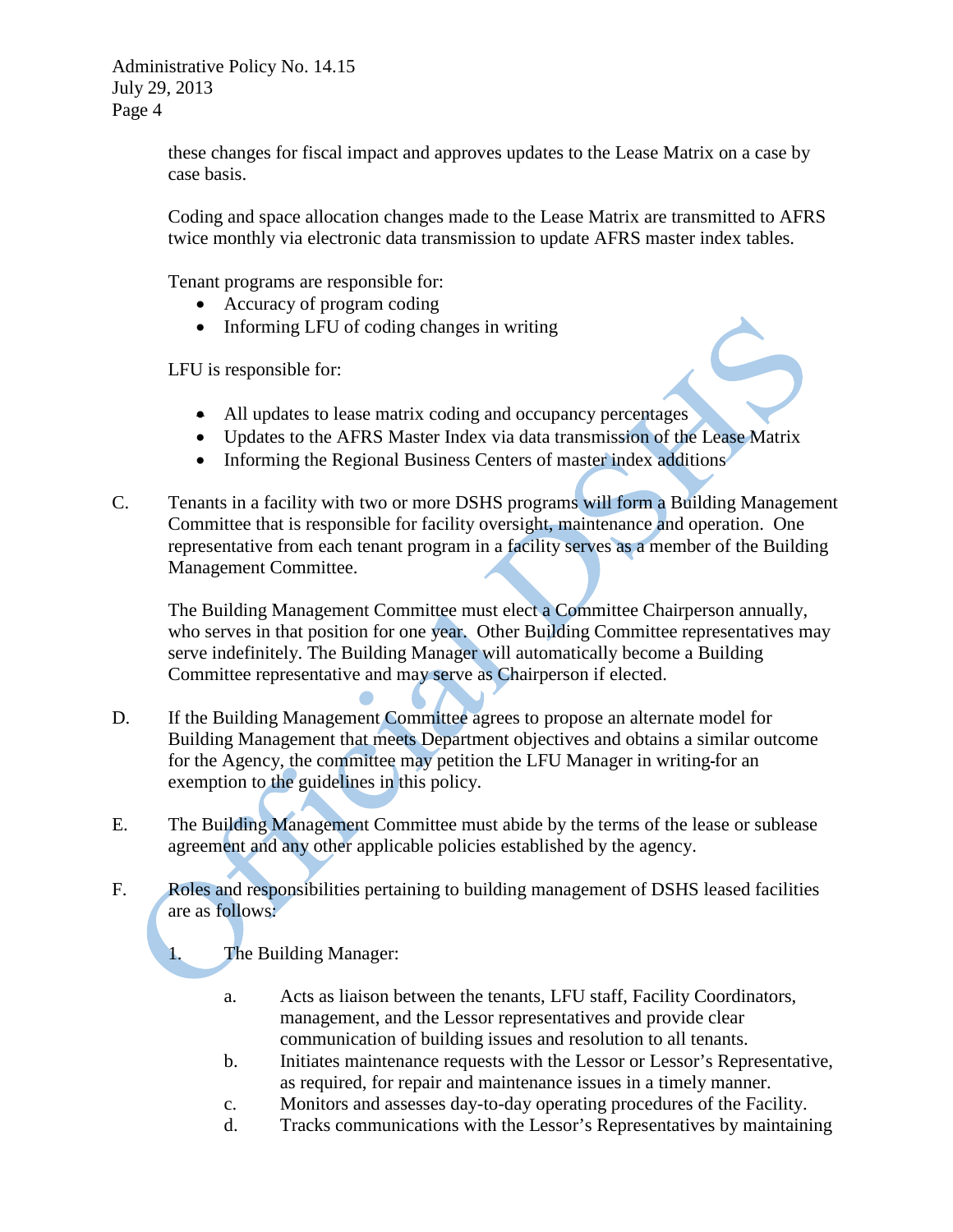a communication log.

- e. Follows the established communication procedures in this policy for unresolved leased facilities issues.
- 2. The Building Management Committee Representatives:
	- a. Have delegated authority from their respective program to participate in and make building management decisions and coordinate funding approval from their chain of command as needed.
	- b. Define rules for the facility to include, but not limited to:
		- Hours of operation
		- Security procedures
		- Housekeeping
		- **Decoration**
		- Parking
		- Health and safety
		- **Sustainability**
		- Emergency procedures (see page 8, paragraph B)
		- Building repairs/maintenance, etc.
	- c. Follow the procedures in this policy for unresolved leased facilities issues.
- 3. The Appointing Authorities:
	- a. Approve the assignment of the Building Manager.
	- b. Delegate authority to their respective building management committee representative.
	- c. Follow the procedures in this policy for unresolved leased facilities issues.
- 4. The Leased Facilities Planner
	- a. Serves as the primary point of contact for a facility's building manager for unresolved building issues.
	- b. Coordinates with the LFU, Facility Coordinator (s), Department of Enterprise Services (DES), the lessor's representative, and OSSD Management to timely resolve problems.
		- Follows the procedures in this policy for unresolved leased facilities issues.
- 5. The Leased Facilities Leasing Manager:
	- a. Verifies that service requests are within the scope of lease covenants.
	- b. Documents and negotiates with Lessor's/Lessor's Representatives and/or DES on escalated issues related to the lease covenants.
	- c. Follows the procedures in this policy for unresolved leased facilities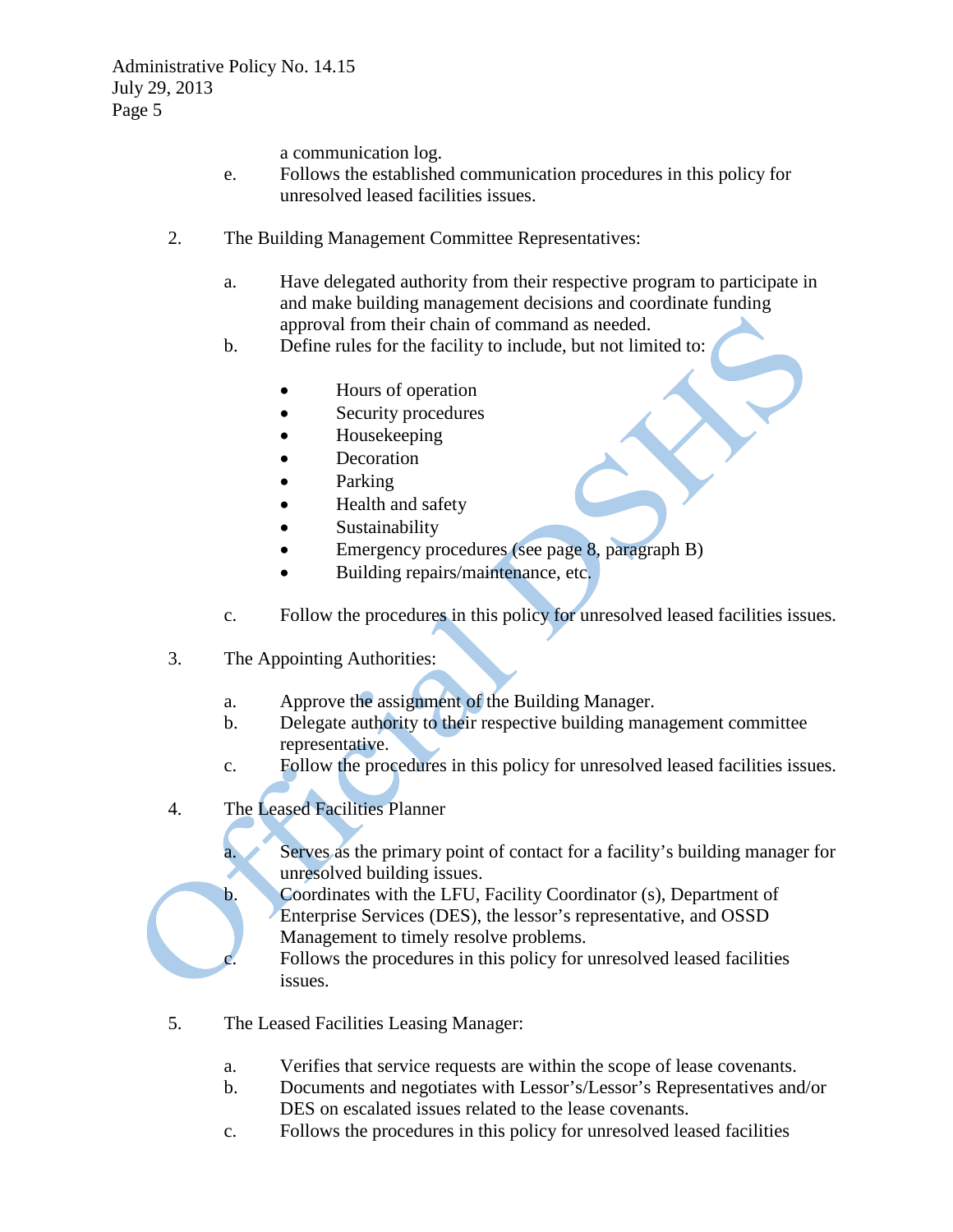issues.

- 6. The Leased Facilities Advisory Committee:
	- a. Resolves problems related to building and leased facilities management escalated through the process to this committee.
- 7. The Leased Facilities Unit Office Manager:
	- a. Oversees all leased facilities activities.
	- b. Serves as the initial point of escalation to ensure timely problem resolution.
	- c. Coordinates with LFU staff, DES, the Lessors representative, and the Leased Facilities Advisory Committee to resolve escalated issues.

# **Procedure**

- A. If any facility management issue arises associated with risk to Life, Health, or Safety, that relates to Lessor responsibility, the Facility Coordinator (s) must immediately refer the issue to the LFU Manager in the OSSD if the Lessor will not/cannot immediately resolve the issue.
	- 1. The LFU Manager works to remedy these issues with the Facility Coordinator (s) involving: the LFU Facilities Planner, DES the Enterprise Risk Management Office, and the Director of OSSD as appropriate.
	- 2. The LFU is responsible for coordinating all environmental testing, professional analysis or recommended remediation for any facility suspected to have mold or air quality issues
	- 3. The Leased Facilities Unit Manager must verbally advise the Facility Coordinator (s) of the resolution as soon as possible and document the resolution in writing within five working days.
- B. If a building emergency arises, the Building Manager must assess the level of the emergency and follow the facilities emergency response procedures. Building evacuations and closures must be coordinated across all tenant organizations. Notification of the emergency must be provided to regional management of each DSHS tenant organization. Emergencies necessitating building closure and activation of continuity plans must be reported to the Office of Emergency Management. Any suspension of operations must be coordinated through the Secretary's Office.
- C. If a facility management issue unrelated to landlord responsibilities arises that the Building Management Committee cannot resolve, the following problem resolution process applies:
	- 1. The disputing committee representative(s) refers the issue to his/her respective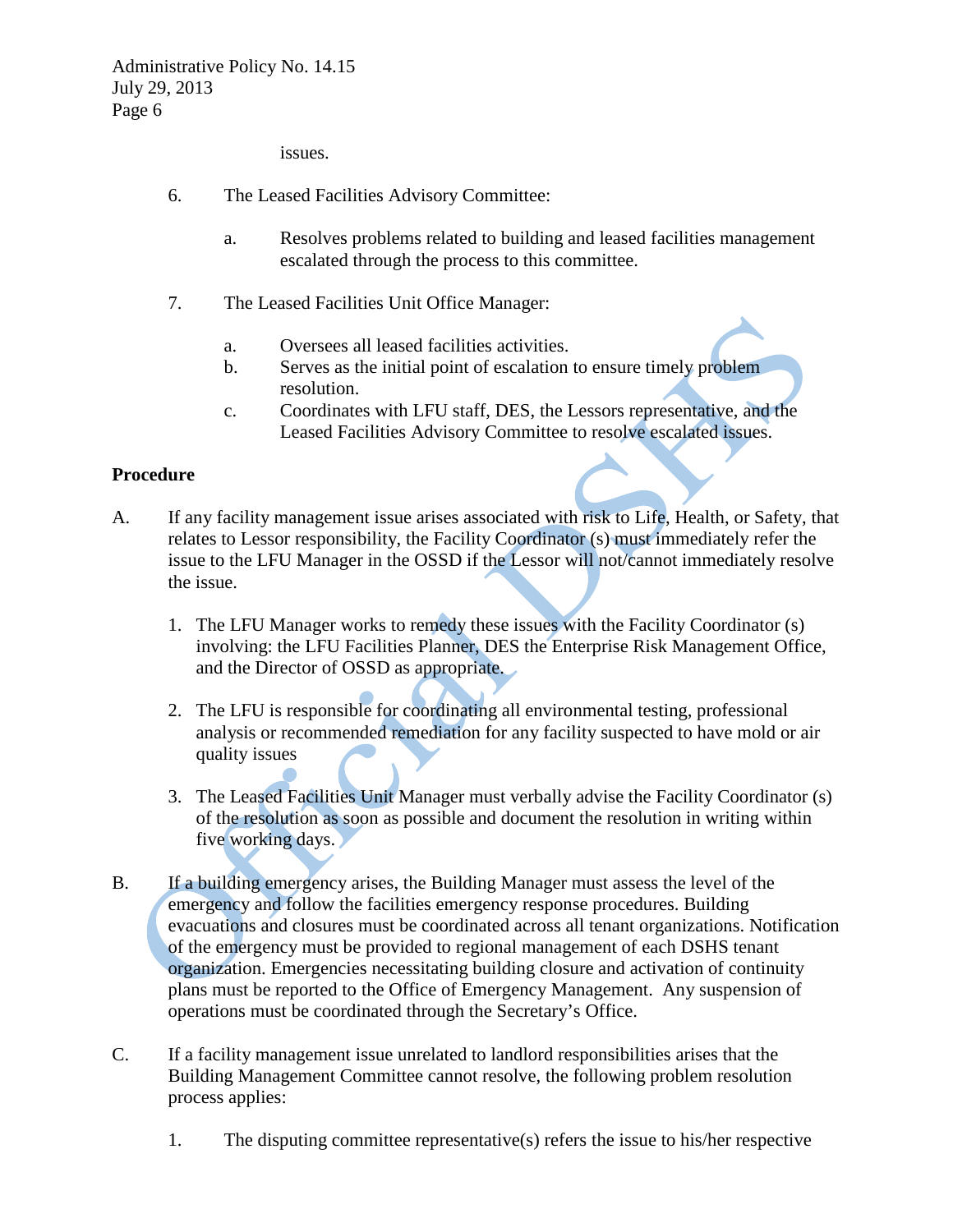Facility Coordinator and Appointing Authority in writing.

The affected tenant program's Appointing Authority, the LFU Manager and Facility Coordinator (s) will review the issue within fifteen working days with the other affected programs' Appointing Authorities and renders a written decision to the Building Management Committee within fifteen working days of completing the review. The Leased Facilities Unit will participates in these disputes as appropriate to counsel members on lease terms, standards and current practice and may research and discuss how a similar issue was resolved elsewhere. The affected Appointing Authorities document the disputed issue and the agreed upon resolution or next steps.

2. If the Appointing Authorities cannot agree, the Chair of the Building Committee refers the issue to the Leased Facilities Advisory Committee.

The Leased Facilities Advisory Committee reviews the issue within fifteen working days and renders a written decision back to the affected Facility Coordinator (s), Appointing Authorities and the Building Management Committee within fifteen working days of completing the review.

3. If the Leased Facilities Advisory Committee cannot agree, the issue must be referred to the chair of this committee, and the OSSD Director.

The OSSD Director renders a written decision to the Leased Facilities Advisory Committee, the affected Appointing Authorities, the Facility Coordinator (s) and the Building Management Committee within fifteen working days.

- D. If a non-emergent facility management issue arises that relates to Lessor responsibilities that the Building Manager cannot resolve directly with the Lessor's representative the following problem resolution process applies:
	- 1. The Building Manager refers the issue to the Facility Coordinator (s), and the Leased Facilities Planner in writing.

The Leased Facilities Planner coordinates with the Facility Coordinator (s) to review the lease terms and determine if the issue can be resolved within the scope of the lease. If the issue is determined not to be a landlord responsibility, the issue must be resolved using the process identified above in Section C.

If the issue is within the scope of the lease, Leasing Manager contacts the Lessor to request resolution to the issue. If the Lessor does respond with a plan for resolution, this plan must be documented and communicated back to the Facility Coordinator (s) within three days of receipt by the Leasing Manager.

2. If the Lessor does not respond with a plan for resolution in two weeks, the Leasing Manager coordinates with the Leased Facilities Planner and DES to attempt to resolve the issue with the Lessor. Notice of this escalation must be